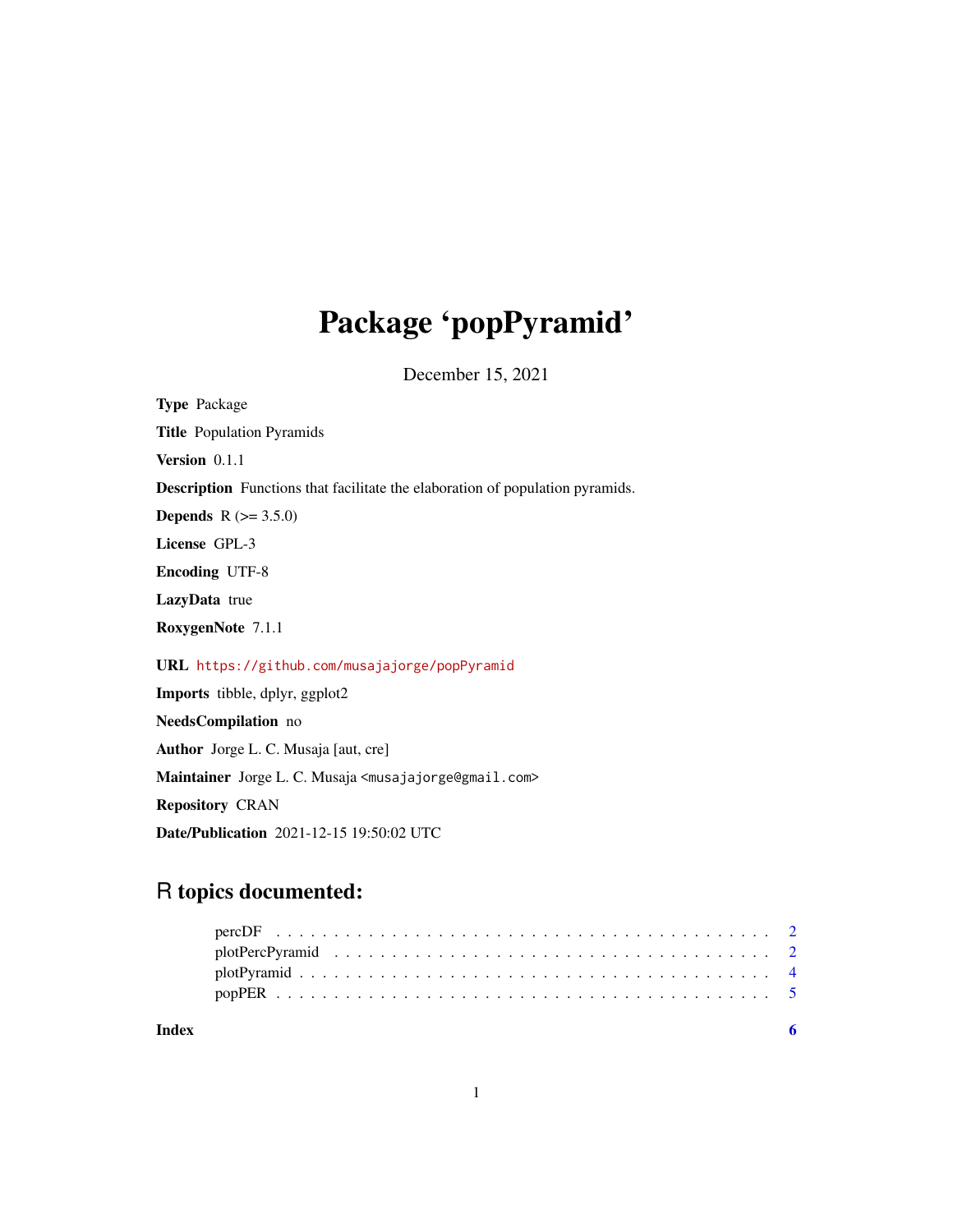<span id="page-1-0"></span>

#### Description

Creates a dataframe in long format and in percent

#### Usage

percDF(df, age, sex, pop)

#### Arguments

| df  | Name of dataframe                                                                      |
|-----|----------------------------------------------------------------------------------------|
| age | Age or age group. Write the parameter in quotation marks.                              |
| sex | Sex or other categorical grouping variable. Write the parameter in quotation<br>marks. |
| pop | Population (in numerical value). Write the parameter in quotation marks.               |

#### Value

The dataframe in long format and in percentage

### Examples

df <- popPyramid::popPER df <- dplyr::filter(df, Year==2021) df <- percDF(df, "Age", "Sex", "Population")

plotPercPyramid *Population percentage pyramid graph*

#### Description

Create a population percentage pyramid graph

#### Usage

```
plotPercPyramid(
  df,
  age,
  sex,
  perpop,
  labx = perpop,
  laby = age,
```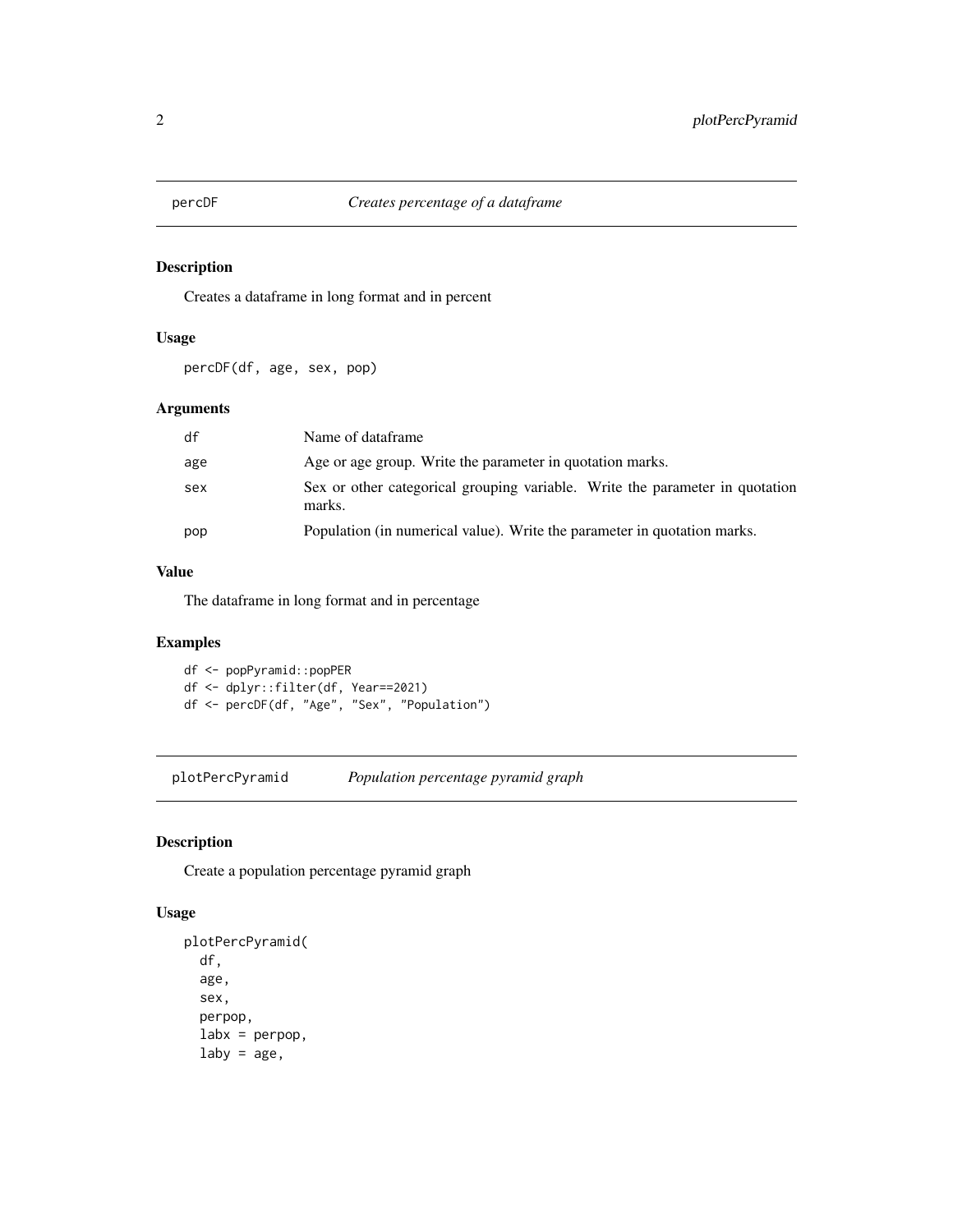### plotPercPyramid 3

```
twocolors = c("#41ae76", "#ef6548"),
 rotation = 0,
 n.breaks = 20,
 value.labels = TRUE,
 position.value.labels = "in",
 size.value.labels = 3
\mathcal{E}
```
### Arguments

| df                    | Name of dataframe                                                                                                                  |
|-----------------------|------------------------------------------------------------------------------------------------------------------------------------|
| age                   | Age or age group. Write the parameter in quotation marks.                                                                          |
| sex                   | Sex or other categorical grouping variable. Write the parameter in quotation<br>marks.                                             |
| perpop                | Percentage of population (in numerical value). Write the parameter in quotation<br>marks.                                          |
| labx                  | X-axis label                                                                                                                       |
| laby                  | Y-axis label                                                                                                                       |
| twocolors             | Two colors for the pyramid                                                                                                         |
| rotation              | X-axis label rotation                                                                                                              |
| n.breaks              | Number of breaks                                                                                                                   |
| value.labels          | Show values in the bars. Use TRUE to include the labels in the bars. Use FALSE<br>to not include them.                             |
| position.value.labels |                                                                                                                                    |
|                       | Position of the values on the bars. Use "in" to display the labels inside the bars.<br>Use "out" to display them outside the bars. |
| size.value.labels     |                                                                                                                                    |
|                       | Font size of the values in the bars                                                                                                |

#### Value

A graph of the pyramid of population percentage

#### Examples

```
df <- popPyramid::popPER
df <- dplyr::filter(df, Year==2021)
df <- percDF(df, "gAge", "Sex", "Population")
plotPercPyramid(df=df, age="gAge", sex="Sex", perpop="perc_Population", value.labels=FALSE)
```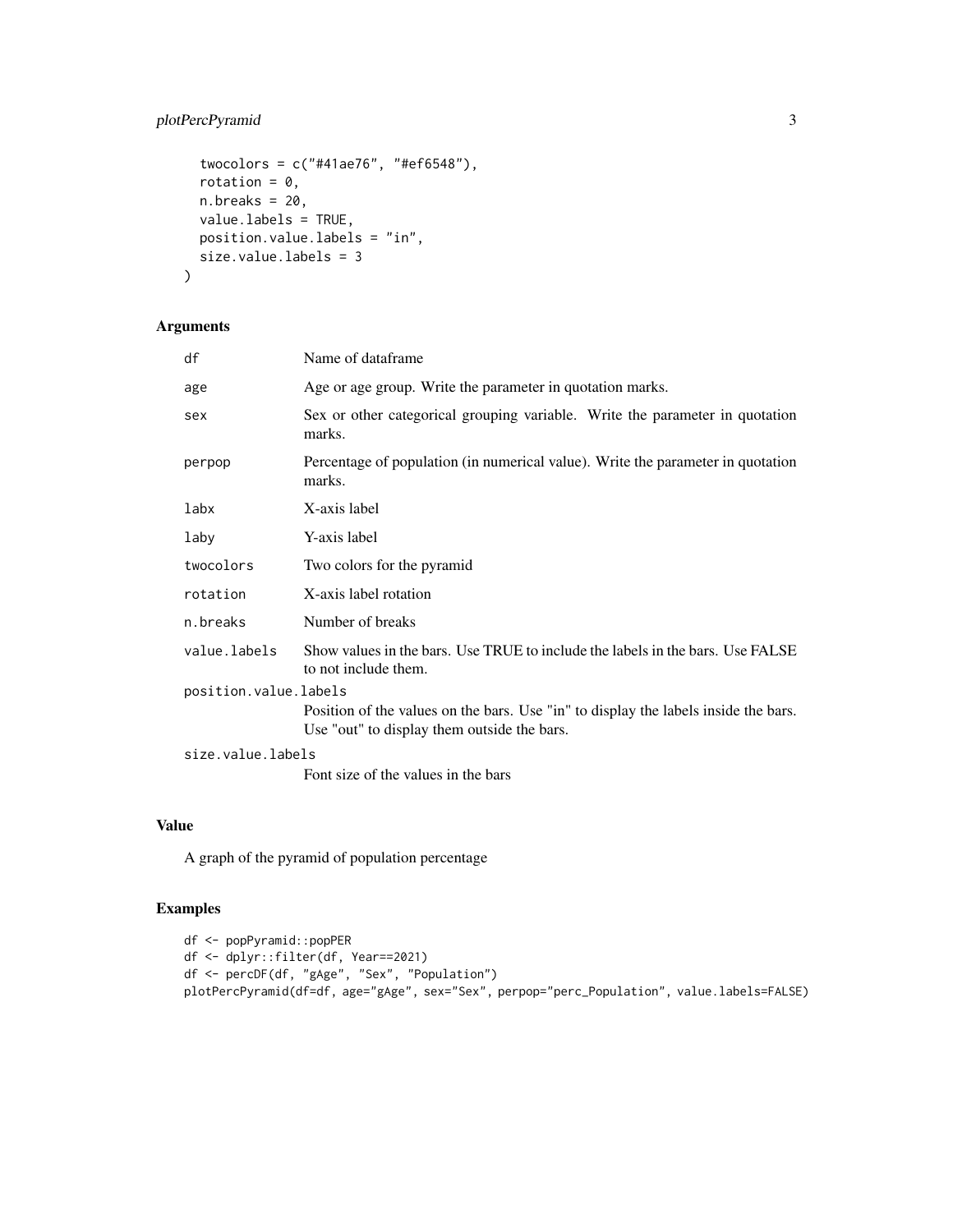<span id="page-3-0"></span>

#### Description

Create a population pyramid graph

### Usage

```
plotPyramid(
  df,
  age,
  sex,
  pop,
  \text{labx} = \text{pop},
  laby = age,
  twocolors = c("#41ae76", "#ef6548"),
  rotation = 90,
  n.breaks = 20,
  value.labels = TRUE,
  position.value.labels = "in",
  size.value.labels = 3
)
```
#### Arguments

| df                    | Name of dataframe                                                                                                                  |
|-----------------------|------------------------------------------------------------------------------------------------------------------------------------|
| age                   | Age or age group. Write the parameter in quotation marks.                                                                          |
| sex                   | Sex or other categorical grouping variable. Write the parameter in quotation<br>marks.                                             |
| pop                   | Population (in numerical value). Write the parameter in quotation marks.                                                           |
| labx                  | X-axis label                                                                                                                       |
| laby                  | Y-axis label                                                                                                                       |
| twocolors             | Two colors for the pyramid                                                                                                         |
| rotation              | X-axis label rotation                                                                                                              |
| n.breaks              | Number of breaks                                                                                                                   |
| value.labels          | Show values in the bars. Use TRUE to include the labels in the bars. Use FALSE<br>to not include them.                             |
| position.value.labels |                                                                                                                                    |
|                       | Position of the values on the bars. Use "in" to display the labels inside the bars.<br>Use "out" to display them outside the bars. |
| size.value.labels     |                                                                                                                                    |
|                       | Font size of the values in the bars                                                                                                |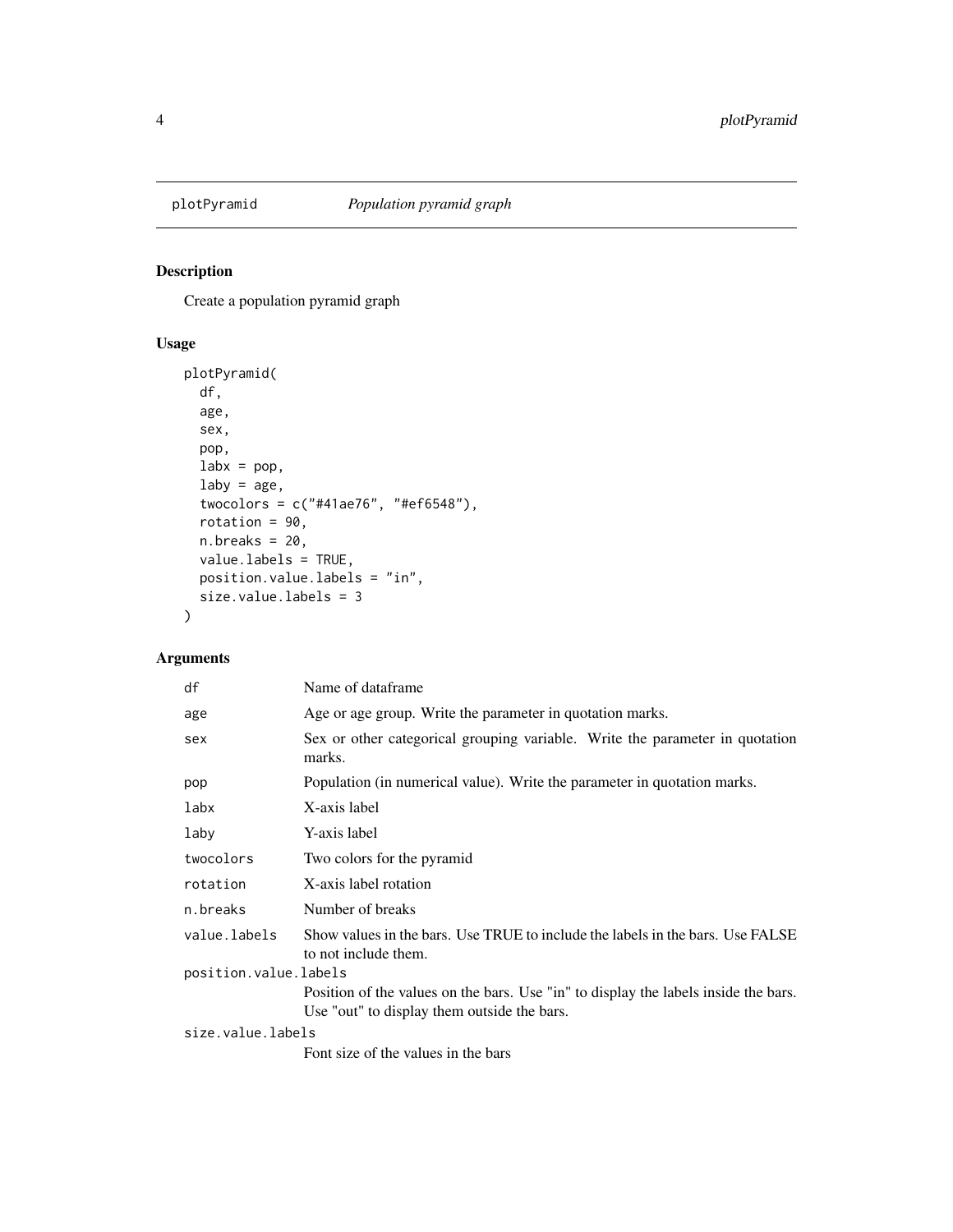#### <span id="page-4-0"></span>popPER 5

## Value

A population pyramid graph

#### Examples

```
df <- popPyramid::popPER
df <- dplyr::filter(df, Year==2021)
plotPyramid(df=df, age="gAge", sex="Sex", pop="Population", value.labels=FALSE)
```
popPER *Peru population (1995-2030)*

#### Description

Peru population (1995-2030)

#### Usage

popPER

#### Format

dataframe

Year chr Year

Sex chr Sex

Age chr Age

gAge chr Age group

Population dbl Population